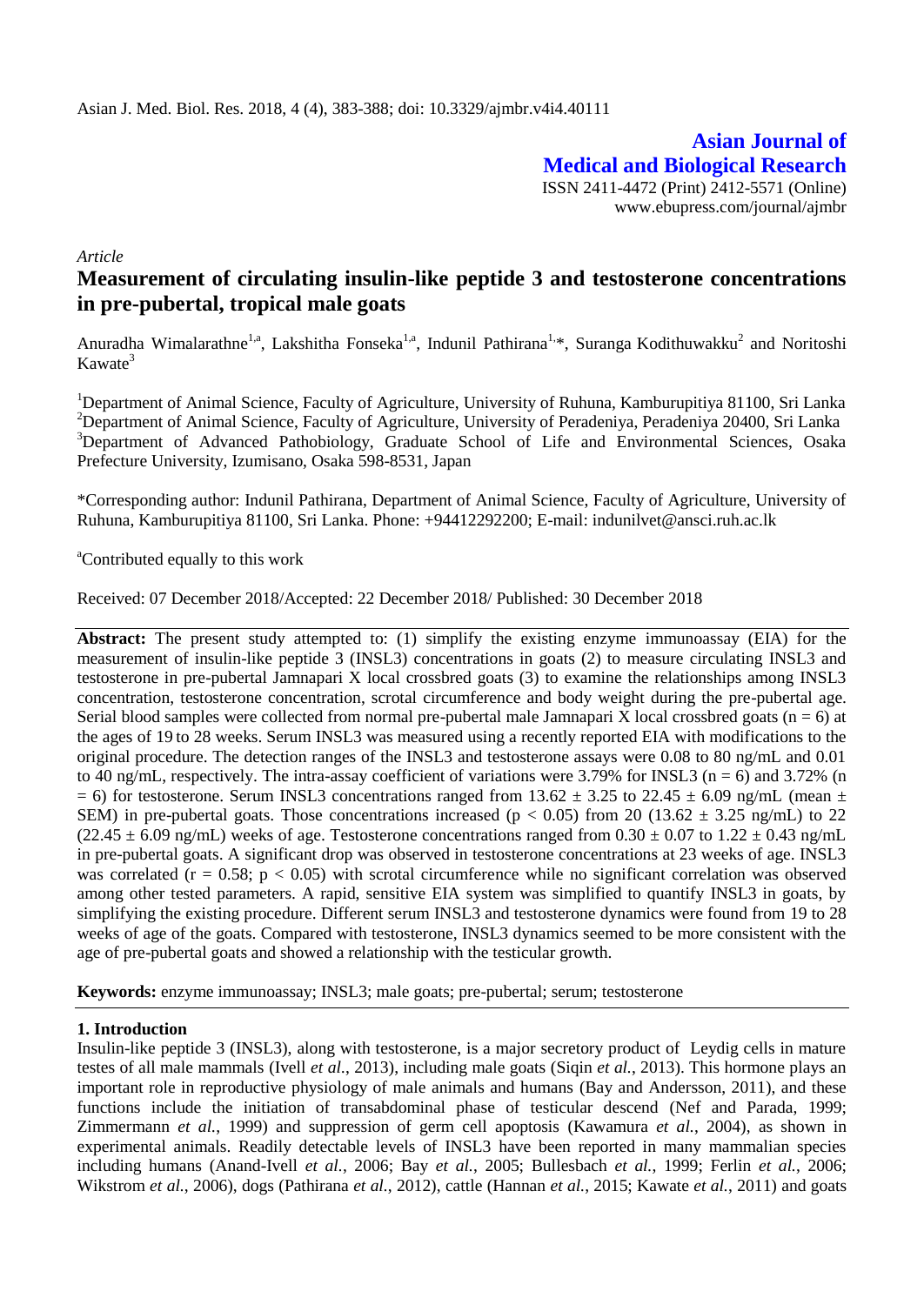(Hannan *et al.*, 2016; Hannan *et al.*, 2017b), and peripheral concentrations of INSL3 changes with GnRH stimulation of LH release (Hannan *et al.*, 2015; Hannan *et al.*, 2016), age (Anand-Ivell *et al.*, 2006; Bay *et al.*, 2007; Pathirana *et al.*, 2012) and testicular abnormalities (Bay *et al.*, 2005; Pathirana *et al.*, 2012). Therefore, it has been suggested that blood INSL3 concentrations can be used as a biomarker to assess the Leydig cell function. Furthermore, INSL3 has been used as a testis-specific biomarker for the assessment of pubertal development (Anand-Ivell *et al.*, 2009; Ferlin *et al.*, 2006; Johansen *et al.*, 2014; Wikstrom *et al.*, 2006). Due to differential patterns of regulation, the measurement of both INSL3 and testosterone in the same animal may provide an added benefit in assessing Leydig cell function in vivo. However, the concentrations of INSL3 in peripheral blood of goats in tropics are yet to be reported. The only available reports are on a native Japanese miniature goat breed, Shiba (Hannan *et al.*, 2016; Hannan *et al.*, 2017a; Hannan *et al.*, 2017b). With this background, it is noteworthy to investigate the endocrine changes during the pre-pubertal age of male goats by measuring both circulating INSL3 and testosterone.

At present, various methods are used to quantify hormones in blood of many species. Among these, enzyme immunoassay (EIA) is a reliable, widely used biochemical technique. Plasma INSL3 concentrations of several species, i.e., dogs (Pathirana *et al.*, 2012), cattle (Hannan *et al.*, 2015; Kawate *et al.*, 2011) and goats (Hannan *et al.*, 2016; Hannan *et al.*, 2017a) have been previously measured through immunoassays which include an INSL3 extraction step using a vacuum centrifuge. A simplified EIA protocol which requires less expensive equipment is important for the research studies conducted in developing countries with a resource-limited setup. The objectives of the present study were to (1) simplify the existing EIA protocol for the measurement of INSL3 concentrations in goats, (2) measure the circulating INSL3 and testosterone in pre-pubertal Jamnapari  $\times$  local crossbred goats and (3) examine relationships among serum hormone (INSL3 and testosterone) concentrations, scrotal circumference and body weight in male goats at pre-pubertal age.

## **2. Materials and Methods**

#### **2.1. Animals, body measurements and blood sampling**

Jamnapari  $\times$  local crossbred male kids (n = 6) born on the same day in the Faculty Teaching Farm, Faculty of Agriculture, University of Ruhuna were used for this study. All kids were normal at birth and had no apparent abnormalities and remained healthy throughout the experiment. All goats were at 19 weeks of age at the beginning of the study. After restraining of the animals, scrotal circumference was measured at the age of 19, 22 and 28 weeks by using a flexible tape, and the body weight was also recorded. Serial blood samples (three to five milliliters) were collected at weeks 19, 20, 22, 23 and 28 from a jugular vein puncture. Serum was separated by following a 2000  $\times g$  centrifugation for 20 min and was stored in microcentrifuge tubes at -20 <sup>o</sup>C prior to hormone assays. The samples were thawed just prior to the INSL3 and testosterone assays. The protocol of the experiment was approved by the Research Ethics Committee of the Faculty of Agriculture, University of Ruhuna, Sri Lanka.

# **2.2. INSL3 assay**

A competitive EIA was developed to quantify INSL3 by modifying the previously described procedures for goats (Hannan *et al.*, 2016) and cattle (Kawate *et al.*, 2011). Previously developed INSL3 EIA was modified by omitting the INSL3 extraction procedure which involved a vacuum centrifugation step of more than 3 h. In brief, Strip wells were coated with 100  $\mu$ L of anti-mouse IgG (5  $\mu$ g/mL in 0.05M sodium bicarbonate; pH 9.7), and non-specific binding sites were blocked overnight with 2% BSA, 0.02% ProClin 950 in 0.01M PBS, pH 7.4 (assay buffer). Fifty-microliter of each standard or serum sample and 50µL of anti-bovine INSL3 (1:1,000,000 dilution in assay buffer; 2-8F (Bullesbach and Schwabe, 2002), a gift from Dr. E.E. Büllesbach, Medical University of South Carolina, USA) were then dispensed into the wells and incubated for 2 h at room temperature. Subsequently, 50 µL of biotinylated human INSL3 peptide (1 ng/mL in assay buffer) was added and incubated for a further 1 h. The wells were washed three times with saline containing 0.05% Tween-20 and incubated for 30 min with horseradish peroxidase-labeled streptavidin (100 ng/mL in assay buffer). Next, the wells were washed three times with saline containing 0.05% Tween-20 and were incubated for another 30 min with 100 µL 3,3',5,5'-tetramethylbenzidine (TMB) substrate solution. The reaction was stopped by adding 100 µL of 2M sulfuric acid, and optical density was measured at 450 nm with a 630 nm reference using a microplate reader (UT-2100C, MRC, Israel).

#### **2.3. Testosterone assay**

Extraction of testosterone from goat serum was performed according to the procedure described previously (Kawate *et al.*, 2011; Pathirana *et al.*, 2012). For extracted standards or extracted samples, testosterone EIA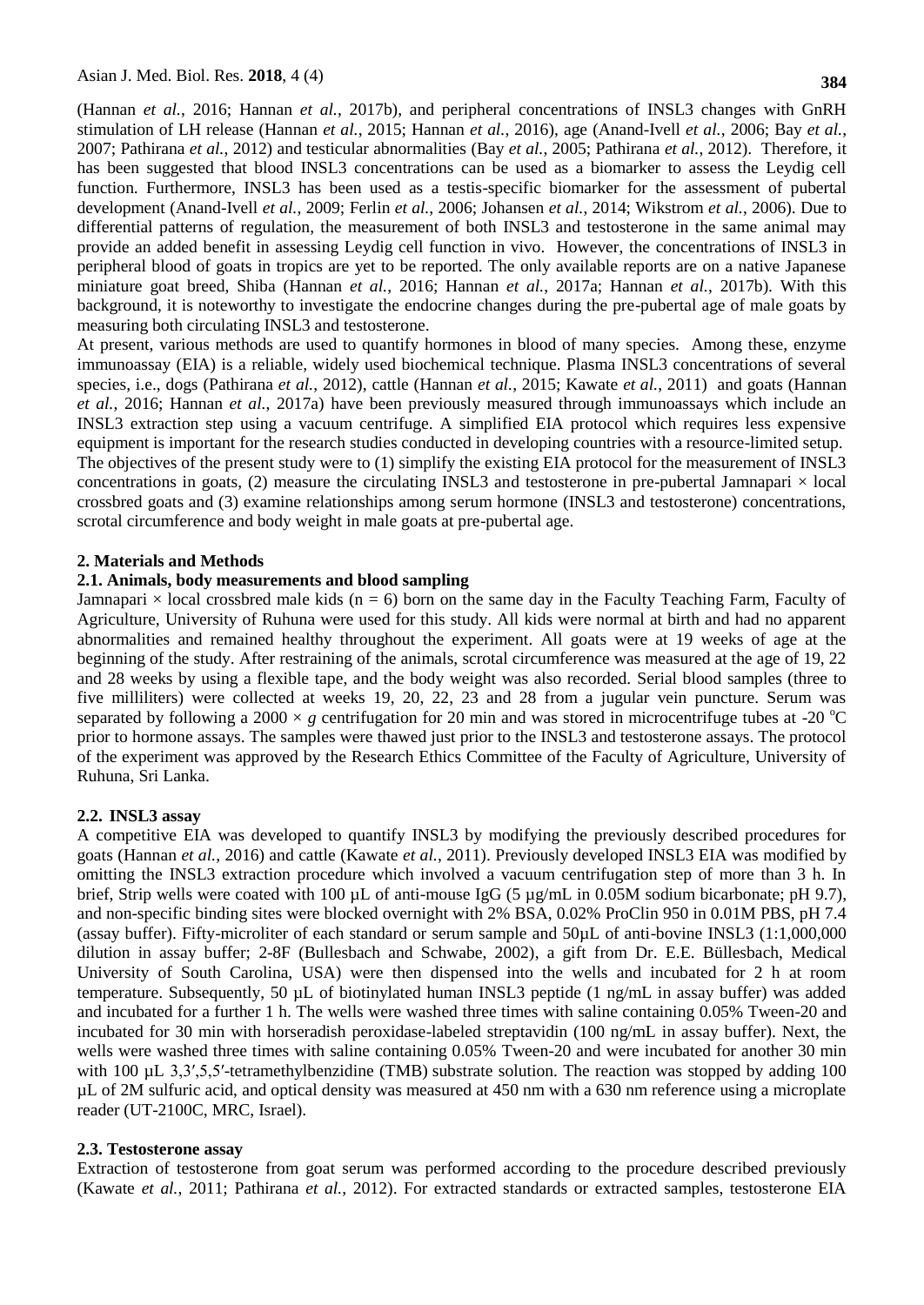using the HRP-labeled testosterone and anti-testosterone antibody was performed using a method described previously (Kawate *et al.*, 2011; Pathirana *et al.*, 2012). The minimum detection limit of the assay was 0.01 ng/mL, and detection was reliable in the range 0.01 to 40 ng/mL. The intra-assay coefficient of variations was 3.72% ( $n = 6$ ) for testosterone.

#### **2.4. Statistical analysis**

Differences in mean INSL3 and testosterone concentrations among groups (age in weeks) were compared using pairwise comparisons of the generalized linear models (GZLM; SPSS version 20.0, IBM Corporation, Somers, NY, USA) procedure by the least significant difference (LSD) post hoc test. Correlations among hormone concentrations (INSL3 and testosterone), testicular circumference and body weight in pre-pubertal goats were estimated by using the Pearson correlation coefficient (IBM SPSS Statistics 20.0). Data were expressed as mean  $\pm$  SEM, with differences considered significant at P < 0.05.

#### **3. Results**

The existing EIA system (Hannan *et al.*, 2016; Kawate *et al.*, 2011) was simplified to measure circulating INSL3 in male goats, by omitting the extraction procedure which requires a vacuum centrifugation step. The removal of vacuum centrifugation step shortened the assay procedure for more than 3 h. The minimum detection limit of the assay was 0.08 ng/mL and the percent binding (B/B0,  $96.8 \pm 1.6\%$ ) at this limit was significantly less ( $P < 0.05$ ) than B0, as observed in three consecutive standard curves. The sensitivity range of the assay was 0.08 to 80 ng/mL (Figure 1A). The simplified EIA system demonstrated a parallel drop in percent binding between INSL3 standards compared with a serially diluted (two to eight fold) serum sample from a male goat (Figure 1B). The intra-assay coefficient of variation was  $3.79\%$  (n = 6) for INSL3 and the intra-assay variation observed was quite acceptable.

As measured by the present EIA system, serum INSL3 concentrations ranged from  $13.62 \pm 3.25$  to  $22.45 \pm 6.09$ ng/mL in pre-pubertal goats (Figure 2A). There were no significant fluctuations in INSL3 levels during the tested period, except the increase (P < 0.05) observed from week 20 (13.62  $\pm$  3.25) ng/ml to 22 (22.45  $\pm$  6.09 ng/mL) of age.

The detection range of the testosterone assay was 0.01 to 40 ng/mL. The intra-assay coefficient of variations was 3.72% (n = 6) for testosterone. Testosterone concentrations ranged from  $0.30 \pm 0.07$  to  $1.22 \pm 0.43$  ng/ml in pre-pubertal goats and did not differ from 19 to 22 weeks of age (Figure 2B). Interestingly, the testosterone concentration dropped ( $P < 0.05$ ) on week 23 and increased ( $P < 0.05$ ) by more than three-fold by week 28.

There was a significant correlation ( $r = 0.58$ ;  $P < 0.05$ ) between INSL3 concentration and scrotal circumference (ranged from 7.5 to 18.0 cm) in male pre-pubertal goats from 19 to 28 weeks of age. Correlations among testosterone concentration and scrotal circumference, INSL3 concentration and testosterone concentration, each hormone concentration and body weight were statistically non-significant. Body weight was increased with age from week 19 to 28 (Figure 3). Although a 23.4% increase in scrotal circumference was noted during the study period, it was not significant ( $P > 0.05$ ; Figure 3). Obviously, the scrotal circumference and the body weight (ranged from 8.5 to 19.9 kg) was correlated ( $r = 0.65$ ;  $P < 0.05$ ) during the measured period.



**Figure 1. (A) Calibration curve of the enzyme immunoassay for INSL3 showing the reliable detection range, 0.08–80 ng/ml. Mean percentage B/B0 ± SEM of 3 curves. (B) Parallelism for human INSL3 standards with two- to eight-fold serial dilutions of the serum sample from a male goat. Standards for human INSL3 ranged from 0.08 to 80 ng/ml. hINSL3, human INSL3.**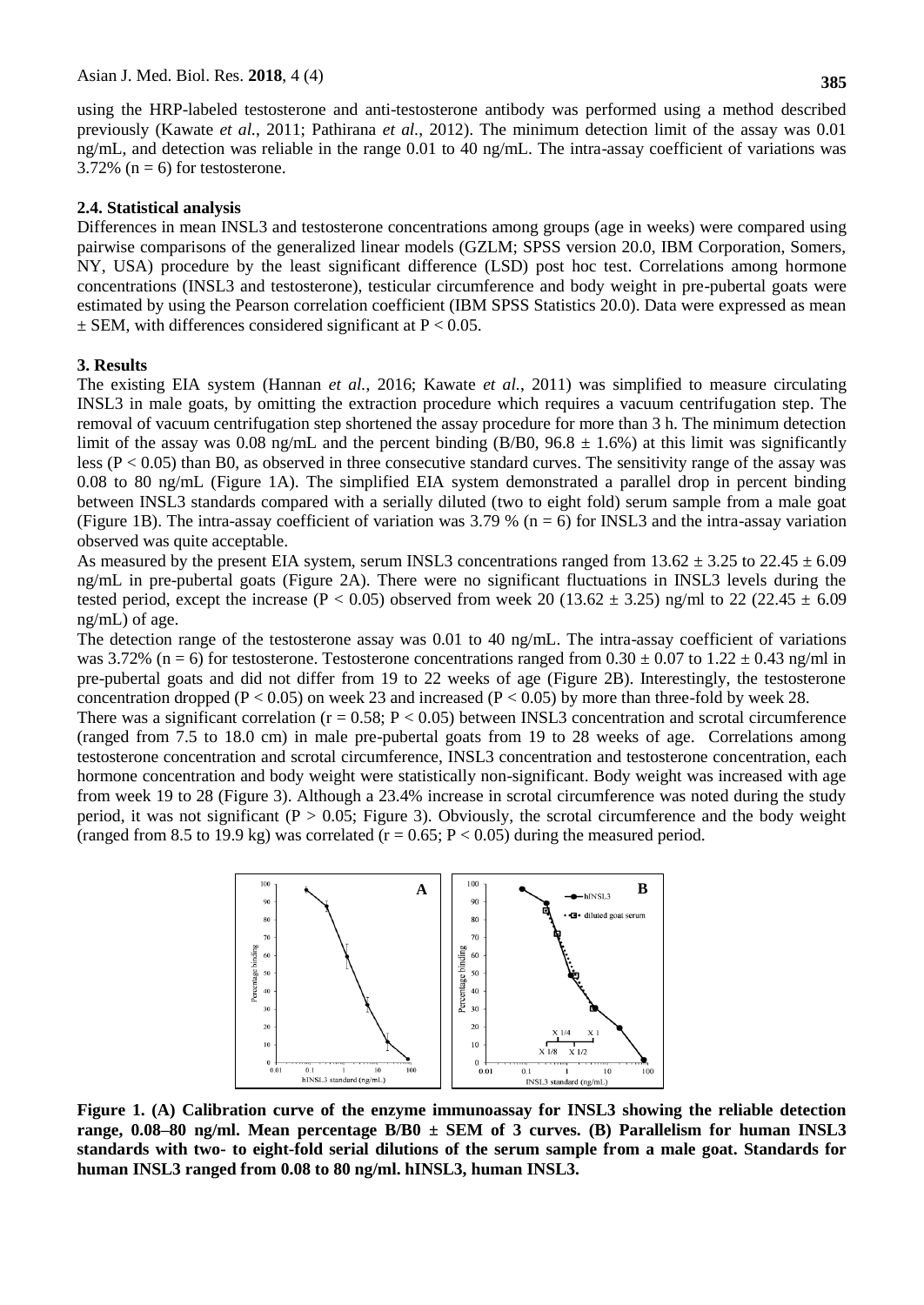

**Figure 2. Mean ± SEM serum concentrations of INSL3 (A) and testosterone (B) in pre-pubertal goats (n =**  6 at each week).  $a^{-b}$  within a hormone, means without a common superscript differs  $(P < 0.05)$ .



**Figure 3. Scrotal circumference and body weight change in goats from 19 to 28 weeks of age. Data are**  expressed as mean  $\pm$  SEM (n = 6 at each week).  $a^{-b}$  Different superscripts indicate the significant **difference for mean body weight at each week (P < 0.05).**

#### **4. Discussion**

The EIA is a simple, sensitive and specific analytical tool once hormone measurements are considered. However, expensive equipment limits its applications especially in developing world. The present paper reports a simplified version of the existing EIA procedure (Hannan *et al.*, 2016) to measure INSL3 in goats. The established EIA procedure excluded the previously reported INSL3 extraction procedure using a vacuum centrifugation and reduced the assay duration by more than 3 h. The present EIA system showed an improved minimum detection limit of 0.08 ng/mL and maintained a broad INSL3 detection range of 0.08 to 80 ng/mL. The minimum detection limit and the detection range of first reported INSL3 EIA were 0.31 ng/mL and 0.31 to 20 ng/mL, respectively (Hannan *et al.*, 2016). The minimum detection limit of the present EIA was almost similar to recently reported time-resolved fluorescence immunoassay (TRFIA) which showed an improved sensitivity (Hannan *et al.*, 2017a).

To the best of our knowledge, there are no previous reports on INSL3 measurements in goats reared in the tropics. The circulating INSL3 levels have only been published in a native Japanese miniature goat breed, Shiba (Hannan *et al.*, 2016; Hannan *et al.*, 2017a; Hannan *et al.*, 2017b). The serum INSL3 concentrations reported in the present study were quite comparable to that of Shiba goats of the same age. The INSL3 concentrations of Jamnapari  $\times$  local crossbred goats did not differ much during the tested period, except the significant increase observed from 20 to 22 weeks. In contrast, INSL3 concentrations have been increased approximately in two times from 18 to 28 weeks in Shiba goats (Hannan *et al.*, 2017a). The variation in INSL3 concentrations between two studies is possibly due to the difference in breeds and in management practices. The goats of the former study had been managed for experimental purposes inside an experimental room, while the goats of the present study were managed under routine farm management procedures. Possibly, the process of sexual maturity varied under the two management conditions, especially with feeding management.

The pattern of testosterone secretion was different from that of INSL3 during the study period. A marked drop (three- to four-fold) in testosterone concentrations was observed at 23 weeks compared with weeks 19, 20 and 28. Several previous studies have reported similar observations in Shiba goats after 20 weeks (Tani *et al.*, 1992)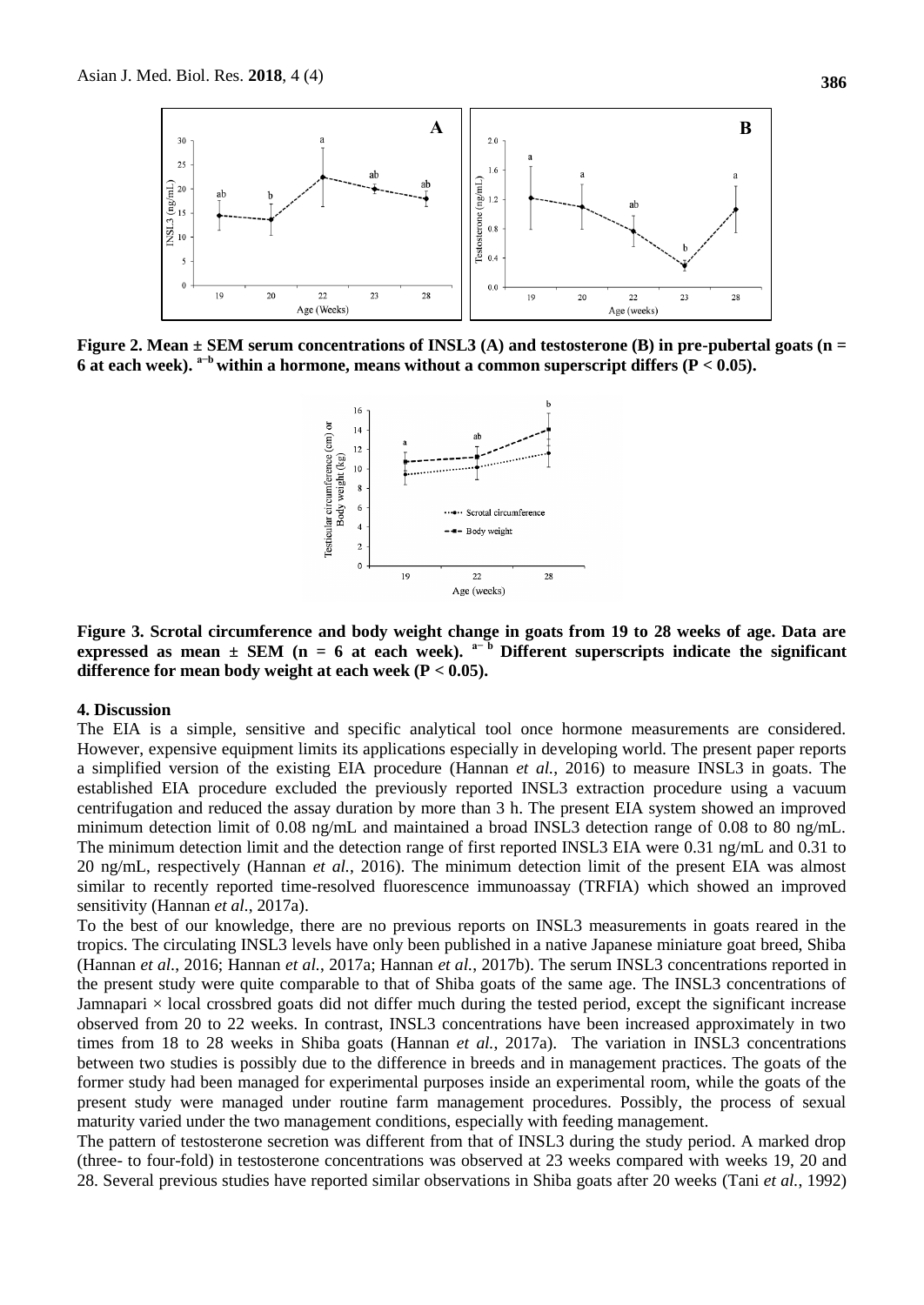and 26 weeks (Hannan *et al.*, 2017a) of age, and also in Black Bengal goats during 12 to 20 weeks (Georgie *et al.*, 1985) of age. It is understood that testosterone is acutely regulated by the hypothalamic-pituitary-gonadal (HPG) axis and subjected to acute episodic fluctuations of LH. Especially, the HPG axis is activated during puberty. We have recently showed that INSL3 is also acutely regulated by LH in goats (Hannan *et al.*, 2016); however, the amplitude of INSL3 rise is much lower than that of testosterone.

In the present study, a significant positive correlation was observed between serum INSL3 concentrations and the testicular circumference of Jamnapari  $\times$  local crossbred goats from 19 to 28 weeks of age. Previously, Hannan *et al*. (Hannan *et al.*, 2017a) has also shown a strong positive correlation between the plasma concentrations of INSL3 and the scrotal circumference in Shiba goats. In humans, increasing INSL3 concentrations were associated with increasing testicular volume during pubertal development (Ferlin *et al.*, 2006). In contrast to INSL3 concentrations, testosterone concentrations were not significantly correlated with testicular circumference in tested goats in the present study. In line with this observation, a weak correlation has been observed between plasma testosterone and testicular circumference in Shiba goats (Hannan *et al.*, 2017a). It has been argued that circulating INSL3 concentrations better reflect the status of Leydig cells than testosterone concentrations, when single time-point blood samples are considered (Hannan *et al.*, 2017a). The acute dependence of testosterone secretions on pulsatile secretions of LH regulated by HPG axis, compared with INSL3 secretions, may also be critical in this scenario.

## **5. Conclusions**

A rapid and highly sensitive enzyme immunoassay was developed to quantify INSL3 in goats by modifying an existing EIA procedure. Different serum INSL3 and testosterone dynamics were found during 19 to 28 weeks of age. The scrotal circumference was significantly correlated with INSL3 concentrations. Compared with testosterone concentrations, INSL3 concentrations seemed to be more consistent with the growth of pre-pubertal goats. Further studies in a broad age range with more frequent sampling would be needed to confirm these results in tropical goat breeds.

## **Acknowledgements**

The authors are grateful to Dr. Erika E. Büllesbach, Medical University of South Carolina, USA for providing anti-bovine INSL3 antibody (2-8F).

# **Conflict of interest**

None to declare.

# **References**

- Anand-Ivell R, K Heng, B Hafen, B Setchell and R Ivell, 2009. Dynamics of INSL3 peptide expression in the rodent testis. Biol. Reprod., 81: 480-487.
- Anand-Ivell R, J Wohlgemuth, MT Haren, PJ Hope, G Hatzinikolas, G Wittert and R Ivell, 2006. Peripheral INSL3 concentrations decline with age in a large population of Australian men. Int. J. Androl., 29: 618-626.
- Bay K and AM Andersson, 2011. Human testicular insulin-like factor 3: in relation to development, reproductive hormones and andrological disorders. Int. J. Androl., 34: 97-109.
- Bay K, S Hartung, R Ivell, M Schumacher, D Jurgensen, N Jorgensen, M Holm, NE Skakkebaek and AM Andersson, 2005. Insulin-like factor 3 serum levels in 135 normal men and 85 men with testicular disorders: relationship to the luteinizing hormone-testosterone axis. J. Clin. Endocrinol. Metab., 90: 3410-3418.
- Bay K, HE Virtanen, S Hartung, R Ivell, KM Main, NE Skakkebaek, AM Andersson, G Nordic Cryptorchidism Study and J Toppari, 2007. Insulin-like factor 3 levels in cord blood and serum from children: effects of age, postnatal hypothalamic-pituitary-gonadal axis activation, and cryptorchidism. J. Clin. Endocrinol. Metab., 92: 4020-4027.
- Bullesbach EE, R Rhodes, B Rembiesa and C Schwabe, 1999. The relaxin-like factor is a hormone. Endocrine, 10: 167-169.
- Bullesbach EE and C Schwabe, 2002. The primary structure and the disulfide links of the bovine relaxin-like factor (RLF). Biochemistry, 41: 274-281.
- Ferlin A, A Garolla, F Rigon, L Rasi Caldogno, A Lenzi and C Foresta, 2006. Changes in serum insulin-like factor 3 during normal male puberty. J. Clin. Endocrinol. Metab., 91: 3426-3431.
- Georgie G, S Mehta, V Dixit, B Sengupta and A Kanaujia, 1985. Peripheral plasma testosterone levels in two Indian breeds of goats and their reciprocal crosses. Anim. Reprod. Sci., 9: 95-98.